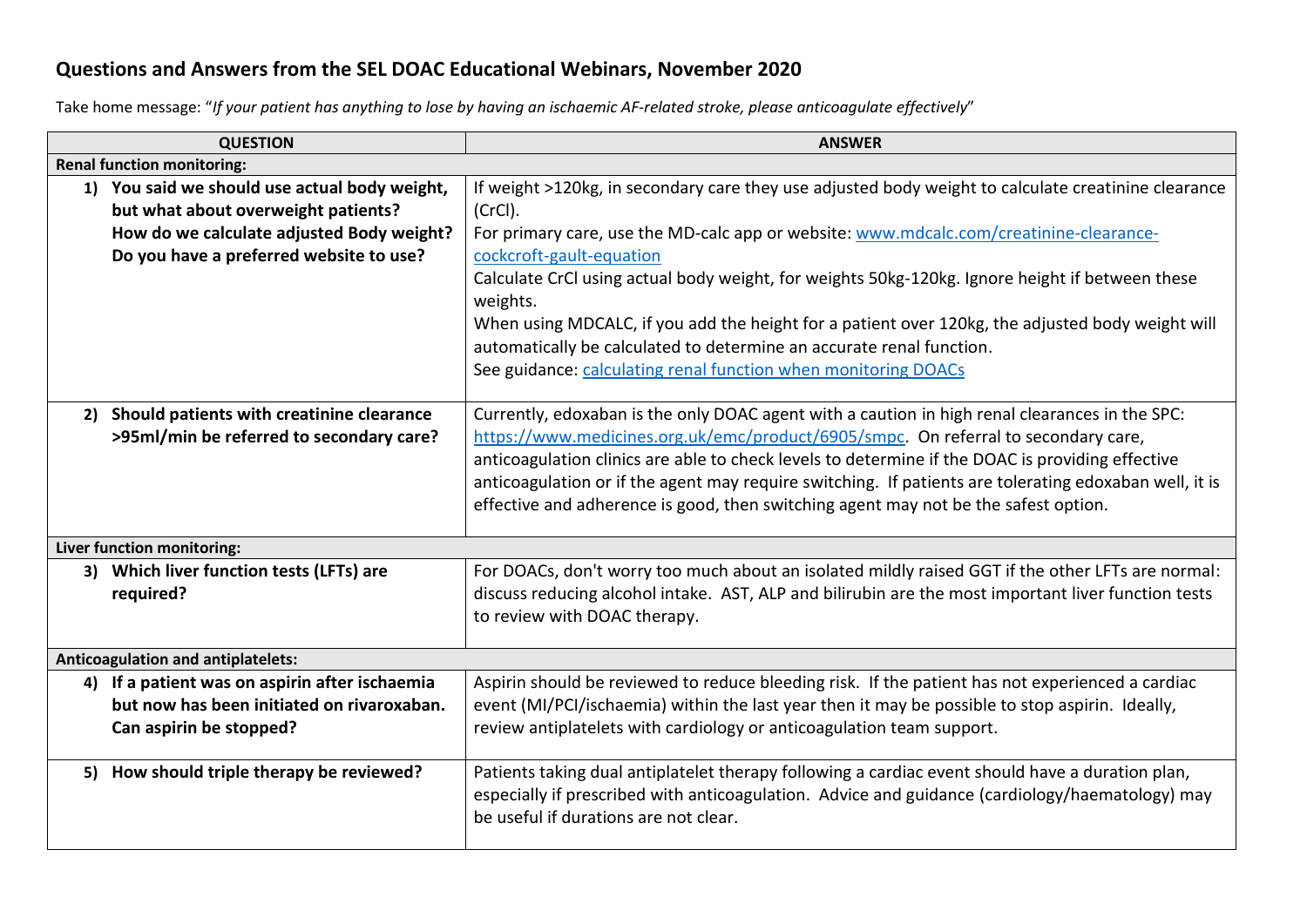|                                      | 6) When conducting SMRs- some pts are on<br>both clopidogrel and aspirin- which one is<br>superior with less risk? As some<br>cardiologists are suggesting clopidogrel<br>indefinitely and stopping aspirin, as<br>historically we stopped clopidogrel after a<br>year? | Local cardiovascular protocols may vary: ESC guidance states a preference for aspirin long term but<br>new NICE guidance for ACS published 18/11/20 states clopidogrel long term if stented and aspirin<br>long term for medical management in combination with anticoagulation:<br>https://www.nice.org.uk/guidance/ng185<br>For patients prescribed antiplatelet and anticoagulation long term consider PPI protection. |  |  |
|--------------------------------------|-------------------------------------------------------------------------------------------------------------------------------------------------------------------------------------------------------------------------------------------------------------------------|---------------------------------------------------------------------------------------------------------------------------------------------------------------------------------------------------------------------------------------------------------------------------------------------------------------------------------------------------------------------------------------------------------------------------|--|--|
|                                      | 7) How long can a patient take a combination<br>of edoxaban and aspirin for?                                                                                                                                                                                            | No maximum time but aim is to stop antiplatelets as soon as it is safe to do so considering CVD risk,<br>length of time since cardiac event and bleeding risk. This should be reviewed each year as part of<br>the DOAC review.                                                                                                                                                                                           |  |  |
|                                      | 8) Use of PPI prophylaxis with antiplatelets,<br>anti-coagulants in at risk patients is good<br>practice but there is no national guidance<br>on dosage. What is the preferred PPI for<br>patients who are on DOAC but cannot<br>modify the risk of GI bleed?           | For PPI prophylaxis: first line in SEL is omeprazole 20mg daily. But PPI choice may depend on<br>potential interactions with other medications, if a blister pack is required, and if the patient has<br>swallowing difficulties eg. lansoprazole is prescribed in combination with clopidogrel and in<br>patients with swallowing difficulties.                                                                          |  |  |
|                                      | <b>DOAC Interactions:</b>                                                                                                                                                                                                                                               |                                                                                                                                                                                                                                                                                                                                                                                                                           |  |  |
|                                      | 9) Are there any herbal remedies that are<br>known to interact with DOACs?                                                                                                                                                                                              | In particular: St John's wort, garlic capsules (antiplatelet effects) and turmeric.<br>Fish oils would have to be taken in very large quantities to affect anticoagulation- often prescribed<br>to treat hyperlipidaemia.<br>UKMI link: https://www.sps.nhs.uk/articles/is-it-safe-to-take-herbal-medicines-with-non-vitamin-k-<br>antagonist-oral-anticoagulants-noacs/                                                  |  |  |
|                                      | 10) Should SSRI antidepressants be reviewed<br>with DOAC therapy?                                                                                                                                                                                                       | SSRI medication may contribute to the bleeding risk for patients taking anticoagulation and should<br>be reviewed if possible with the patient along with any other modifiable bleeding risk factors. For<br>many patients, it may not be possible to stop antidepressants and, if the patient is high bleeding<br>risk, then PPI prophylaxis should be considered.                                                       |  |  |
| <b>DOAC patient pathway queries:</b> |                                                                                                                                                                                                                                                                         |                                                                                                                                                                                                                                                                                                                                                                                                                           |  |  |
|                                      | 11) For hospitals outside of SEL e.g. Darent                                                                                                                                                                                                                            | Current variations in practice across London and Surrey, please check with the discharging hospital                                                                                                                                                                                                                                                                                                                       |  |  |
|                                      | valley, is there a standard initiation quantity                                                                                                                                                                                                                         | medicines information department for queries.                                                                                                                                                                                                                                                                                                                                                                             |  |  |
|                                      | for DOAC e.g. 1 month/3 months before we                                                                                                                                                                                                                                |                                                                                                                                                                                                                                                                                                                                                                                                                           |  |  |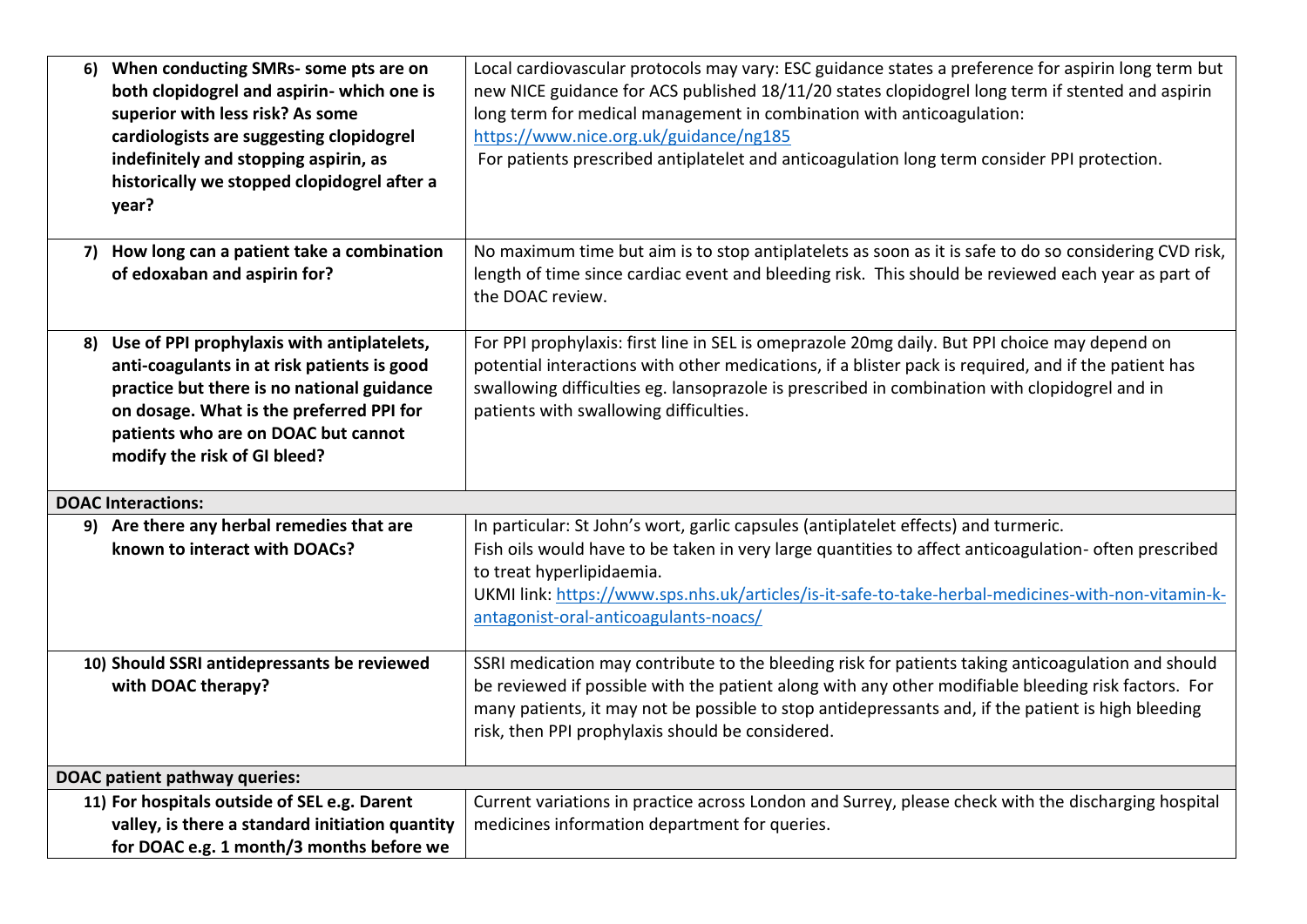| can take over in primary care?                                                                                                                                                                                                                                                                                      |                                                                                                                                                                                                                                                                                                                                                                          |
|---------------------------------------------------------------------------------------------------------------------------------------------------------------------------------------------------------------------------------------------------------------------------------------------------------------------|--------------------------------------------------------------------------------------------------------------------------------------------------------------------------------------------------------------------------------------------------------------------------------------------------------------------------------------------------------------------------|
| 12) I recently referred a patient to be<br>anticoagulated after an AF diagnosis at UHL.<br>Her appointment was 4 months in the<br>future. One of our of doctors has initiated<br>anticoagulation in primary care as this wait<br>seemed a long time in the future! Has<br>anyone else experienced such long delays? | Waiting times for AC clinic can be up to 12 weeks currently, the aim is to see new patients within 2<br>weeks of an NVAF diagnosis. With the new DOAC pathways, AC clinics will be focussing on high risk<br>and new initiations with the aim of reducing waiting times.                                                                                                 |
| 13) Just to confirm: a specific transfer of DOAC<br>prescribing form is no longer needed - a<br>detailed clinic letter or discharge summary<br>replaces this. 1 month supply of DOAC from<br>secondary care for AF, 3 month supply of<br>DOAC from secondary care for VTE?                                          | Yes this is the new DOAC pathway from 1 <sup>st</sup> October in SEL                                                                                                                                                                                                                                                                                                     |
| 14) Can primary care adjust DOAC dosing or<br>should these patients be referred to<br>secondary care?                                                                                                                                                                                                               | If you are ever unsure please ask anticoagulation clinics for advice: For NVAF patients please follow<br>the SPC: www.medicines.org.uk/emc for each DOAC and refer to the SEL DOAC<br>initiation/monitoring guidance for dosing regimes. For VTE patients, please refer to the initiating<br>AC clinic for support with dosing.                                          |
| 15) Is first initiation of DOAC always advised to<br>be done by secondary care? Or Can GP's<br>initiate and pharmacists review in low risk<br>pts?                                                                                                                                                                  | At the moment this varies across SEL and is being reviewed. We are supporting DOAC review by GPs and<br>pharmacists at this stage.                                                                                                                                                                                                                                       |
| 16) Is Edoxaban first line for NVAF in SEL?                                                                                                                                                                                                                                                                         | Yes, cost-effective once daily dosing: see choice of anticoagulation for stroke prevention in NVAF<br>In addition, Edoxaban is the only DOAC with a dose reduction purely for low body weight (drop to 30mg<br>OD when under 60kg) - useful for low body weight patients who have normal renal function.<br>Edoxaban contains no lactose - useful if lactose intolerant. |
| 17) We need to code Transfer of Care on EMIS.<br>What to do if DOAC was initiated long time<br>ago when procedures were different, no<br>letter available?                                                                                                                                                          | AC clinics will no longer be chasing historic TOC forms from the end of December as the clinical<br>information is not current                                                                                                                                                                                                                                           |
| 18) Please, it would be useful if you put in                                                                                                                                                                                                                                                                        | For DOAC patients, AC clinics will be focusing on high risk patients- criteria in DOAC pathway for NVAF,                                                                                                                                                                                                                                                                 |